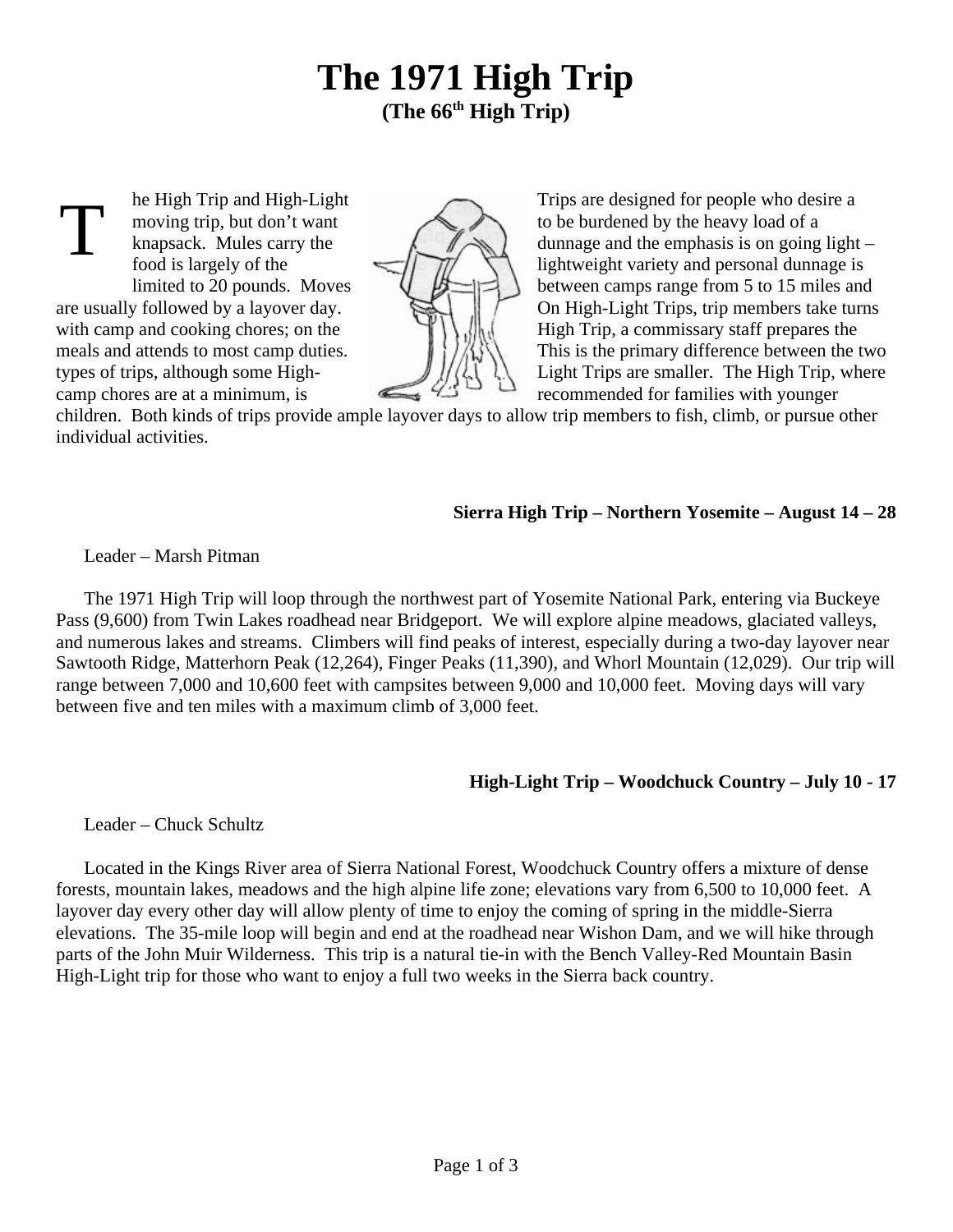## **High-Light Trip – Bench Valley – Red Mountain Basin – July 18 - 25**

#### Leader – Chuck Schultz

The springtime beauty of the western Sierra is ours to enjoy as we amble along a gentle trail to our first camp on the North Fork of the Kings River. The following day we move up to Horsehead lake at 10,400 feet, where a layover day enables us to become acquainted with Le Conte Divide and Blackcap Basin. Pleasant July weather will make our cross-country hike to Devils Punchbowl a memorable off-trail travel experience. With two layover days at Devils Punchbowl we will have time to explore Red Mountain basin and its sculptured granite, test our skill on some fine Sierra trout streams and climb a peak or two. A companion trip for the Woodchuck High-Light, our 40-mile tour can be mapped on the Blackcap Mountain quadrangle of the USGS series.

## **High-Light Trip – Mineral King – July 17 - 25**

#### Leader – Donald Parachini



Starting and finishing at historic and controversial Mineral King, this eight-day circle in Sequoia National Park swings east to Big Arroyo via Soda Creek, Lost Canyon, and Big Five and Little Five lakes. On our first day we will climb from about 7,600 feet to 11,600 feet; this move from the Yellow Pine belt to the alpine zone passes through an area of varied plants, animals, and mountain terrain, which make the climb well worth the effort. Once over the Great Western Divide, we will spend

most of the trip at the 10,000-foot elevation, where lakes and streams abound. We sill move five days and layover three, averaging about eight miles on moving days.

## **High-Light Trip – Kings-Kern Divide – July 24 – August 7**

Leader – Norton Meyer

This moderately-paced trip circles from Horse Corral to Cedar Grove via Colby pass and Forester Pass in

sequoia and Kings Canyo9n national parks. We will spend several days in a gradual ascent through the open forest and meadowland in Sugarloaf Valley and the Roaring River country. From Cloud Canyon we cross the Great Western Divide, and head fro the vast alpine region of the upper Kern River. Here our true high-country experience begins in an area surrounded by the peaks and ridges of the Sierra crest, the Kings-Kern Divide and the Great Western Divide. We will explore Milestone Basin and Lake South America before heading over Forester Pass into the Bubbs Creek drainage on our way down to Cedar Grove. While our route involves a total distance of 70 miles in eight moves, we will have six layover days and two short moves.